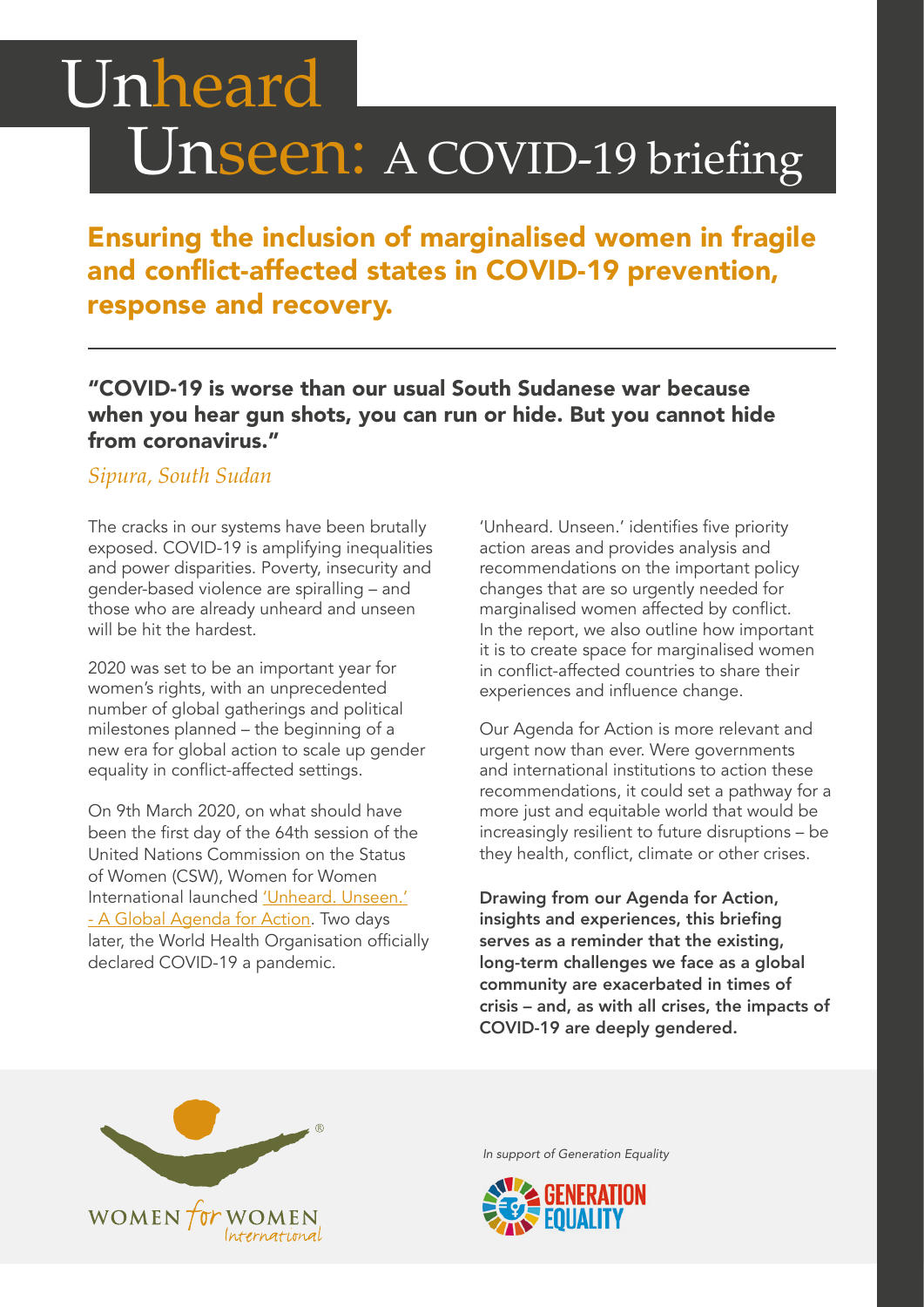#### The COVID-19 pandemic threatens women's power - and we are already hearing how women and girls living in conflict are disproportionately impacted:

- Increased exposure: Globally, women perform 76.2% of unpaid care work, and in conflict-affected countries - where unequal gender norms are often most pronounced - this imbalance is even higher.*1* This puts women on the frontlines of prevention and treatment of COVID-19 within their households, making them more susceptible to infection and illness. Lockdown is also a luxury that the poor cannot afford - women experiencing poverty and fragility are less able to avoid crowded spaces and are therefore at greater risk of contracting and transmitting the disease. Those living in refugee and IDP camps are at particular risk due to overcrowding and woefully inadequate sanitation - in Cox's Bazar in Bangladesh there are 40 people per 1,000 metres squared.*<sup>2</sup>*
- Lack of access to healthcare: Women are concerned about their ability to access clinics and hospitals should they need to, since conflict has destroyed and weakened healthcare systems. Afghanistan has just 7.26 doctors, nurses and midwives per 10,000 people*3* and health spending in the Democratic Republic of Congo (DRC) is just \$32 per capita*4*, compared to over \$3,300 per capita in the UK.*<sup>5</sup>* This is on top of existing barriers, with a quarter of women reporting that they are not able to make their own decisions around accessing healthcare.*<sup>6</sup>*
- Reduction in vital services: As the poorest countries are forced to divert scarce medical resources to respond to COVID-19, women will be among the first to suffer from gaps in the other vital services they need to survive - including water, sanitation, hygiene systems and essential sexual and reproductive healthcare. The 2013-16 Ebola outbreak in West Africa showed the catastrophic impact this can have, reducing access to health care services by 50%*7*, in turn leading to a 75% increase in maternal mortality.*<sup>8</sup>*
- **Barriers to information:** Women are struggling to acquire the information they need as a result of growing misinformation, limited literacy and limited or no access to technology. In low- and middleincome countries, women are 10% less likely to own a mobile phone.*9* Research from past pandemics has also shown that people who have low literacy or proficiency in the national language tend to face higher rates of the disease*10* and women make up more than two-thirds of the world's illiterate population.*11* These barriers to information are exacerbated by lockdown measures and prohibition of gatherings, making person-to-person information sharing more difficult.
- **Rising violence:** Globally, emerging data shows that since the outbreak of COVID-19, violence against women and girls (and particularly intimate partner violence) has intensified.*12* Studies of conflict and crisis have long shown that women living in conflict settings are much more exposed to violence during emergencies.*13* The impacts of this are being further compounded by lockdown measures that are unintentionally creating stressful and precarious environments*14*, as well as growing tensions caused by economic depression, hunger and poverty.*15* Less than 40% of women who experience violence tend to seek help, and if they do, they turn to family and friends - curfews and quarantines add an additional and life-threatening barrier.*<sup>16</sup>*
- **Exclusion from decision-making: Evidence** across sectors demonstrates that women are being excluded from the decisionmaking processes around COVID-19, despite their active participation in the response itself.*17* This is disappointing but sadly unsurprising; a 2018 study found that only 56% of the monitored crisis contexts directly consulted with local women's organisations in the humanitarian planning process.*<sup>18</sup>*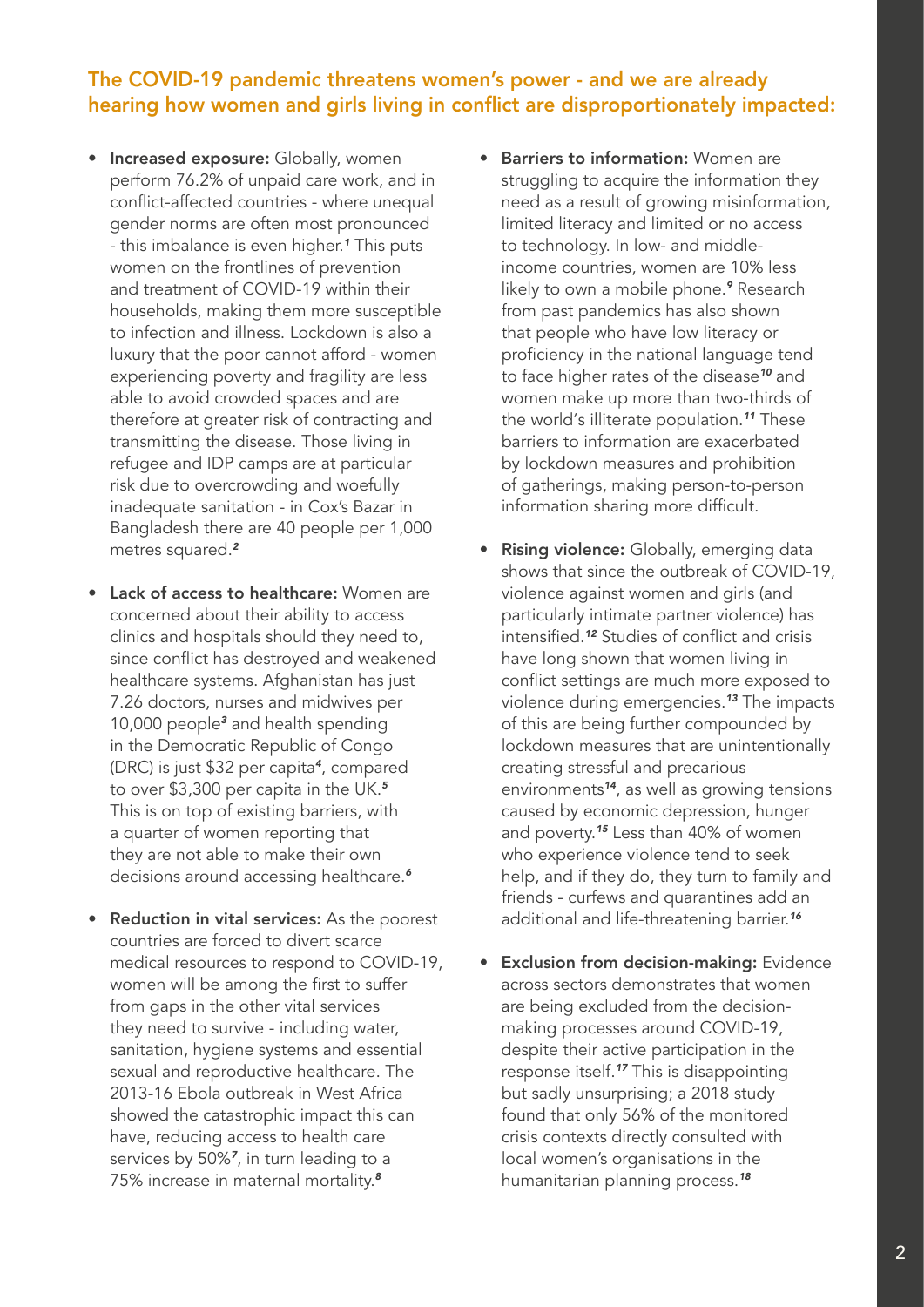- Economic shocks: Women in conflictaffected settings are typically engaged in informal, low paid work, which is being hardest hit by the economic fallout from COVID-19.*19* Traders and small business owners cannot work remotely and isolate themselves, so face the choice of risking infection or exposing their families to financial hardship and compromised livelihoods. With 80% of schools closed globally, women are also taking on more childcare responsibilities which leaves less time for economic activities.*20* This will have lasting consequences - global GDP is expected to fall by 1.9% this year as a result of COVID-19, and the impact of this - as with everything else - will be felt more acutely by the most marginalised women in those fragile settings that lack resilient financial systems, governments and social safety nets.*<sup>21</sup>*
- Food and resource insecurity: The UN World Food Programme has warned that the number of people facing acute food insecurity will likely double before the end of 2020, naming fragile and conflictaffected states as 'food security hotspots'.*<sup>22</sup>* Women are being forced to make difficult decisions about how to use their limited resources, and may be forced to resort to negative mechanisms – as they did during the West Africa Ebola crisis - such as reducing food consumption, engaging in transactional sex, or borrowing money or going into debt to pay for food.*<sup>23</sup>*

 • A double burden: Women living in fragile and conflict-affected states are facing all of the above in addition to the existing challenges they were facing before COVID-19 – in contexts where the effects of existing gender inequality, marginalisation and poverty were already devastating. COVID-19 threatens to exacerbate this, as epidemics can also be a driver of increased insecurity, violence and stigmatisation. During the West Africa Ebola outbreak, each new infection confirmed per 100,000 people increased the risk of conflict in that area over the following two weeks by 10%.*<sup>24</sup>*

"Our leaders and influencers need to intensify efforts more in creating awareness and sensitisation on the pandemic. Most community members still have doubt on the existence of the disease, since none has been reported in the community. They need to be proactive in the preventive measures, as we don't have functional health facilities."

*Asabe, Nigeria*

The striking feature of the past 25 years has been the lack of prioritisation of the specific needs and rights of the most marginalised women in fragile and conflict-affected states by the global community.

The same must not be the case with COVID-19 prevention, response and recovery.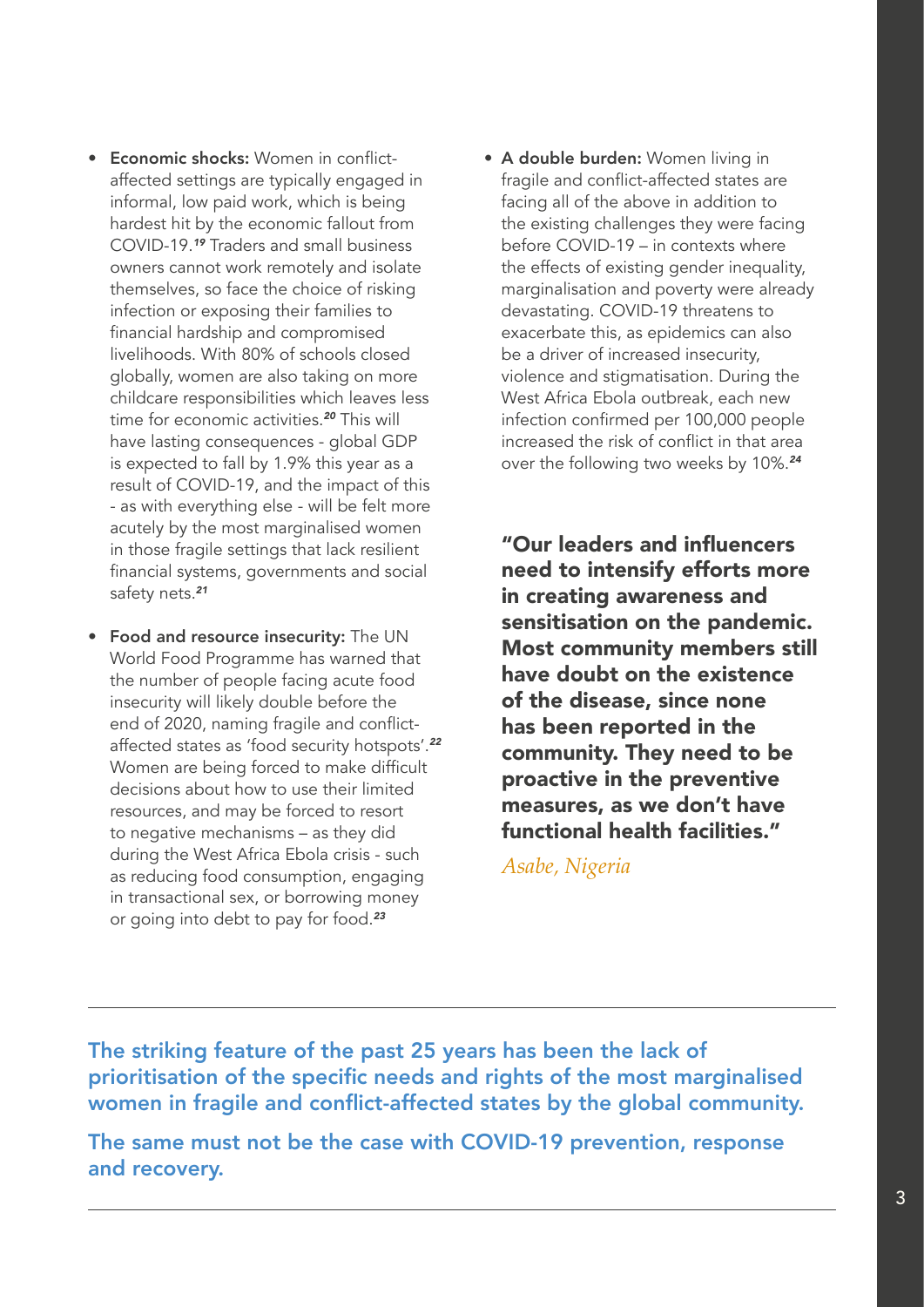## Critical priorities

The specific needs and rights of marginalised women affected by conflict must be integral to COVID-19 prevention, response and recovery. In line with our Agenda for Action, Women for Women International is calling for an approach that:

#### Is nuanced and does not treat 'women' as a single, homogenous group:

**How?** Regularly conduct a gender analysis and collect disaggregated data throughout the evolution of this crisis to understand the varying dimensions and their impacts on different people, communities and countries based on their intersecting identities, including: gender, race, ethnicity, disability, class, age and socio-economic status in order to ensure representation of marginalised groups (disabled women, displaced women etc.). Importantly, use this insight to guide any interventions to ensure they are appropriate.

2 Is coordinated, holistic and puts gender at its core, while ensuring that emergency responses do not distract or divert funding, resources and attention away from the existing challenges that women affected by conflict already face:

> *How?* Ensure that any responses to COVID-19 follow implementation of existing commitments on gender equality (for example, the Women, Peace and Security Agenda) and take a holistic approach to meeting women's needs during this crisis (recognising that health, food security, economic power and safety are all interlinked).

Actively and meaningfully engages women and women's rights organisations as experts and partners, both during and beyond this emergency, at all levels of decision-making - from the household and community to the national and international levels:

*How?* Formalise ways for women's voices to be heard in decision-making processes around COVID-19 and provide women's rights organisations with core, flexible and long-term funding as they adapt their work to respond to, and recover from, the gendered impact of this crisis.

**4** Prioritises violence prevention and recovery, acknowledging the increased risk of violence that women affected by conflict face (particularly intimate partner violence) during times of crisis:

> **How?** Avoid falling into the typical, narrow rhetoric around sexual violence; categorise violence protection and response services as lifesaving, essential and non-negotiable in the same way water, sanitation, hygiene and food programmes are; and reinforce safeguarding policies and procedures.

5 Recognises COVID-19 as an economic crisis, as well as a health and humanitarian one, and considers women's immediate and longerterm economic rights and needs:

> *How?* Maintain existing economic support (through grants, cash transfers and stipends) and consider providing supplementary emergency funding to mitigate the immediate impact on livelihoods where possible. Consider longer-term economic interventions; for example, start-up capital for women microentrepreneurs to re-launch their businesses post-lockdowns.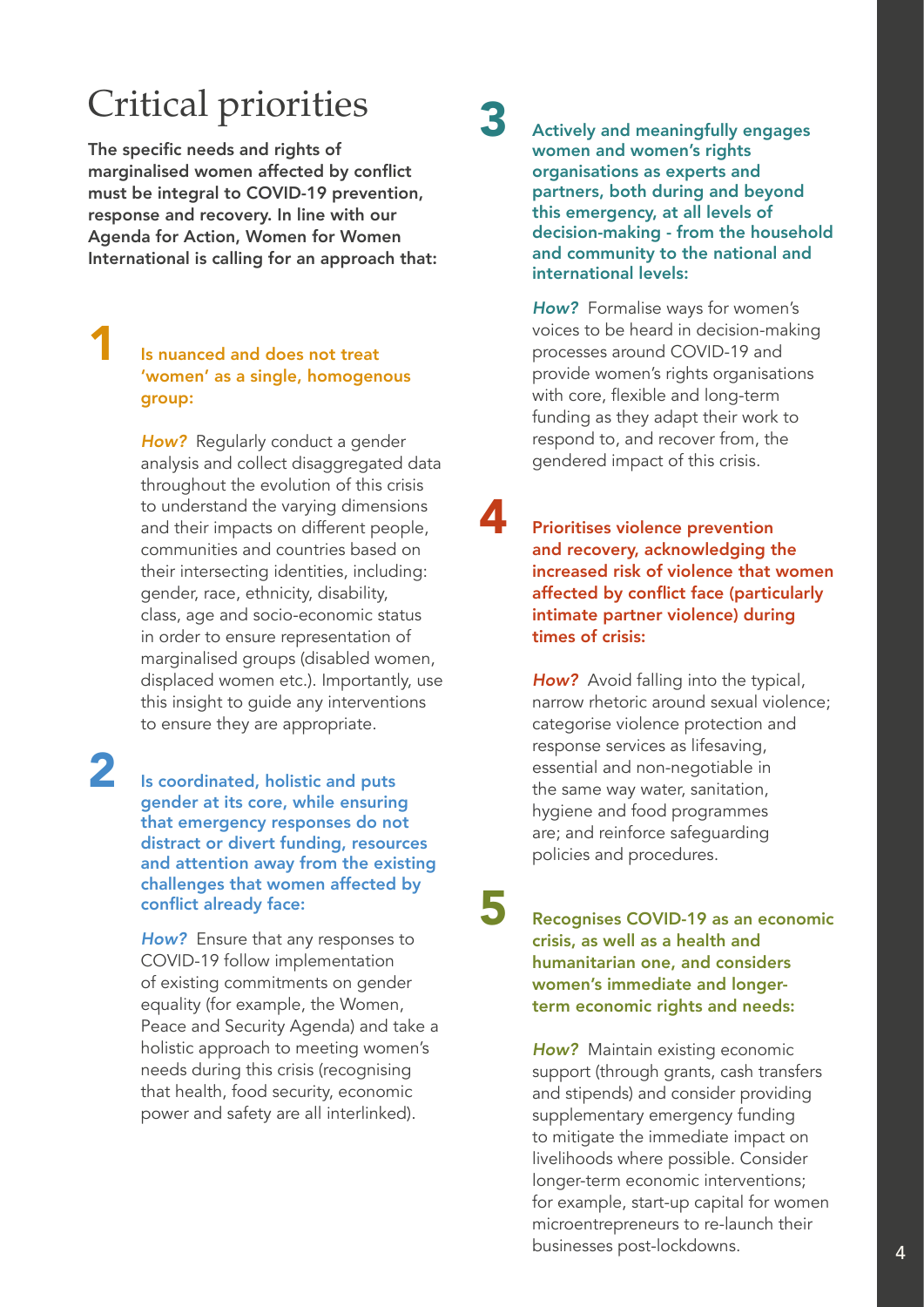

Efforts to consider the specific realities of marginalised women living in conflict were already lacking, prior to the outbreak of COVID-19. This is likely to result in a global pandemic response that does not sufficiently address their needs. Our collective approach to preventing and responding to COVID-19 must prioritise the needs of those left furthest behind.

We have already seen that adopting a 'onesize-fits-all' approach to tackling this crisis will result in a failure for the most marginalised groups. In particular, during this time of social distancing and increased restrictions on gathering, we cannot simply assume that all communities will have the means to access any vital information and adaptive support that is offered remotely or digitally. On the contrary, we need to understand the specific impact for women affected by conflict – and how this differs depending on the context, as well as each particular dimension of this crisis. Importantly, we must all work together to use this insight to ensure that the design, implementation and monitoring of interventions are appropriate and inclusive.

#### What we're doing:

- Data: Collecting context-specific data to learn about and highlight the impact that COVID-19 is having on marginalised women in conflict-affected contexts. Donors and governments should consider funding work like this.
- Inclusive adaptations: We have temporarily suspended our traditional in-person programming to reduce spread of the virus. We are adapting so that we can continue to support women during this time, and had access to the information that has enabled us to do this in the right way. Technology and cell phone connectivity have been vital in some places during this time; for example, to distribute cash transfers by mobile, digital VSLAs, and online learning platforms. But, we know from our data that - in many of the countries where we work - a significant number of our programme participants do not have safe and secure access to digital technology or mobile connectivity. If we had taken it for granted that everything could be shifted online, we would have been at risk of excluding these women from our response. Instead, we are tailoring our adaptions to meet them where they are. Donors and governments should consider making their funding flexible to allow for these adaptations.

### Getting the right information to women, at the right time in South Sudan

We know from our data and conversations with women themselves that they do not have access to mobile phones and technology – but they have told us that radio is an important and widely accessed source of information. Using this insight to tailor communications can ensure that the right information can reach women living in the most rural and excluded communities, at the right time. Our staff and participants in South Sudan already co-host a local radio talk show with doctors to broadcast interactive discussions on the issues affecting women that we cover in our programme, such as gender-based violence, as a way of reinforcing this messaging and reaching a wider audience. They have adapted this platform during the COVID-19 outbreak by hosting health ministers, doctors and representatives of the World Health Organisation to share health advice and vital information in real time.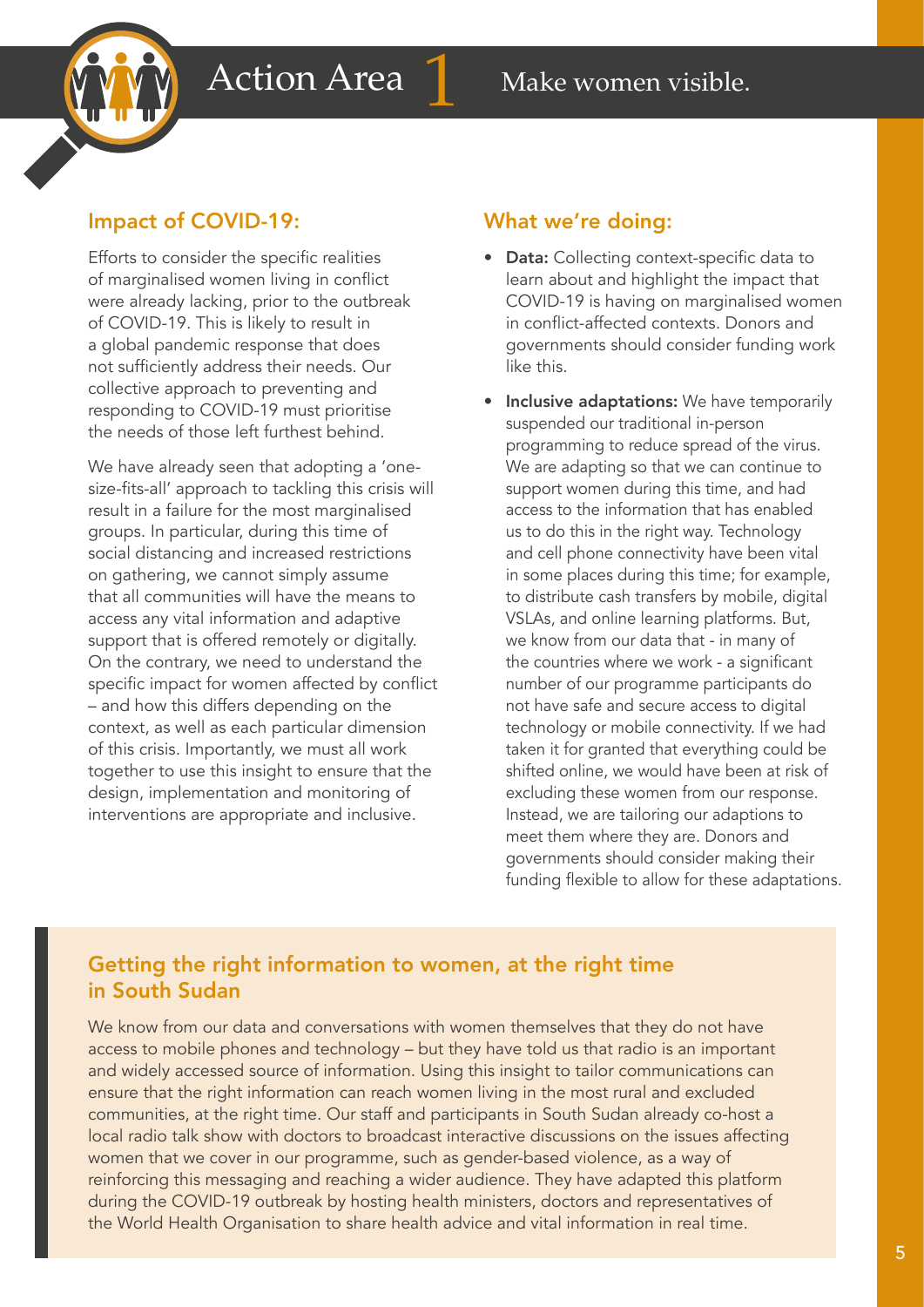

to put this commitment into practice. The work of the international community can often be siloed and gender-blind. The international community has already committed to taking a gendered approach to conflict and crisis through UN Security Council Resolution 1325 and its associated resolutions. Now is the time

For women living in fragile and conflictaffected settings, their experience of the various dimensions of COVID-19 are interlinked and not dictated by the superficial compartmentalisation of 'sectors' at the global level. Women living at a very specific intersection of conflict, poverty and gender discrimination face unimaginable challenges - displacement, loss of family members and livelihoods, extreme poverty, violence and lack of access to vital services such as healthcare.

No one organisation can address these alone. This pandemic is shining a bright light on the structural inequalities in our societies, especially gender inequality. These global challenges require partners to collaborate in an integrated way – both at the global level across agencies and governments and on the ground between coalitions and networks.

#### What we're doing:

- Bringing actors together to ensure a nexus approach: During this crisis, we continue to play a role as a critical actor in discussions on how to improve coordination and collaboration, and bring a gender-based and women's rights approach across relevant sectors. This includes convening influential partners to advocate for a gender-focused approach to COVID-19 response and recovery, and to share our learnings and learn from others – including with those less experienced in building resilience after a disruptive and devastating event (similar to conflict).
- Continuing to take a holistic approach: Our priority is to deliver context-specific programming that maintains our focus on women's rights and gender equality, even in times of crisis. While we are not currently able to implement our usual programme, we are committed to adopting a holistic approach that truly responds to different aspects of a woman's life. That is why, even while we adapt and adjust to respond to this emergency, we are considering all of the various consequences that the pandemic might have – as well as the obvious immediate impact on women's health.

### Coordinating with partners in the Democratic Republic of the Congo

Due to the recent outbreak of Ebola in the DRC, our staff have experience sensitising and educating communities about infectious disease. We already have chlorine hand washing stations in training centers and can check the temperatures of participants. In recognition of our role in Ebola prevention over the last year, our office has now received official approval from the government and local authorities to be part of the coordinated efforts to respond to COVID-19 in South Kivu, Eastern DRC. This endorsement is an important step in enabling a cohesive and coordinated response with local partners, many of which we have existing relationships with such as the Panzi Hospital and International Medical Corps. Recently, this involved our team participating in a training session conducted by Dr. Denis Mukwege who has been named as the top official for local COVID-19 response. The training included a brief brainstorming of staff knowledge on COVID-19, symptoms of the disease, preventative measures, as well as vital information needed for response planning from discussions at the national and international level on care and the place of NGOs in fighting the disease.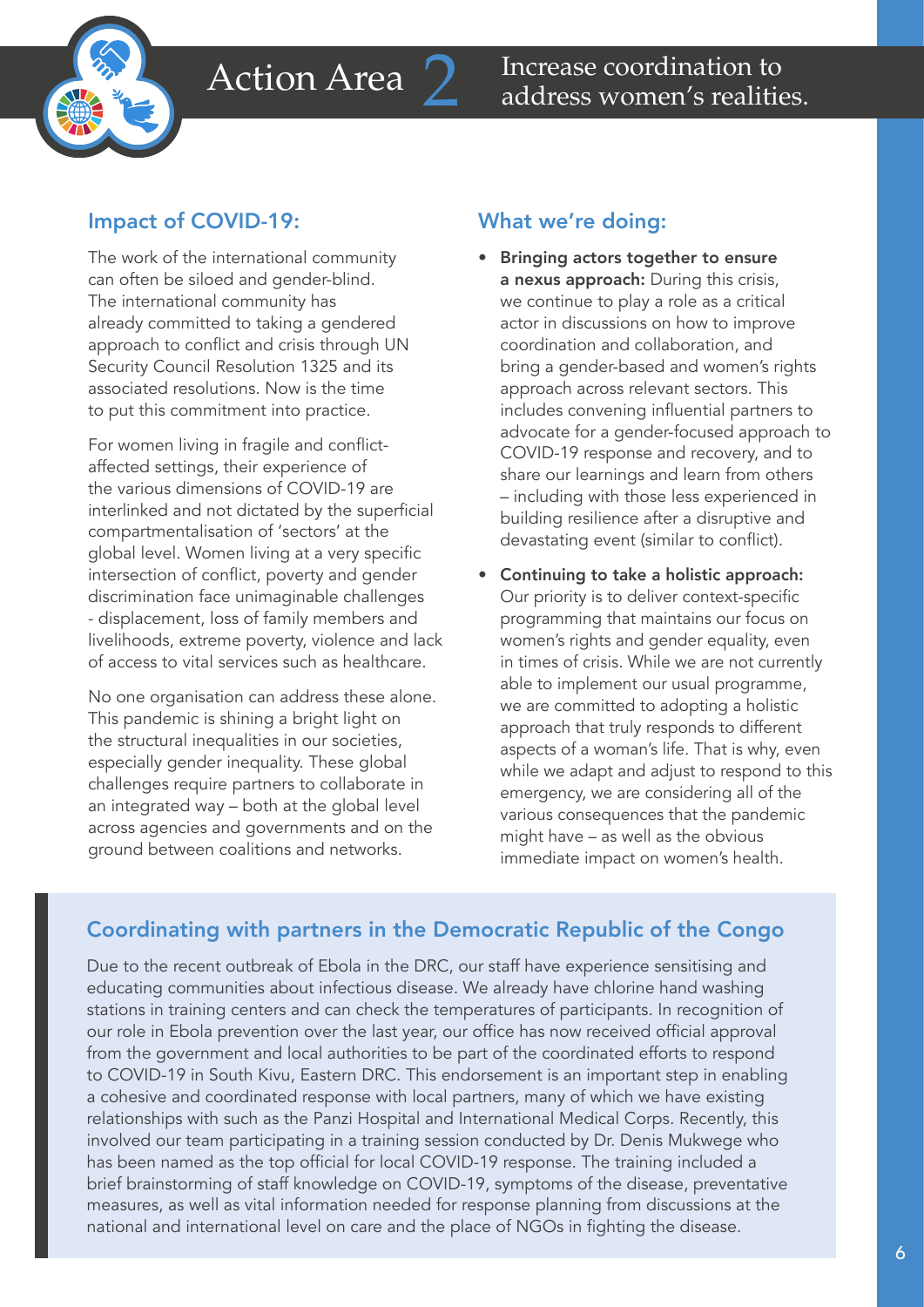

Women have the right to participate in the decisions that impact their lives. Interventions to prevent, respond to and recover from COVID-19 will be unlikely to succeed if they do not truly reflect the needs and realities of women in conflictaffected areas.

Women living in the most vulnerable communities are experts on what is needed to respond and rebuild with more resilience. Local women's organisations play a vital role in spearheading change for the most marginalised women. They must also be heard in decision-making around policies and programming.

What is more, as a new strain of an infectious disease, an added threat of COVID-19 can be women's existing marginalisation. Some of the women most affected by conflict live in particularly rural areas, are illiterate, and their social exclusion can restrict their access to important information. Combatting isolation so that women feel connected is an important way of overcoming this.

Despite the leadership roles that women are playing in the response itself, we know that they are already being excluded from the processes that guide decisions around the pandemic. This is happening at all levels, from local to global.

#### What we're doing:

- Meaningfully engaging to inform our own response: As part of our ongoing commitment to strengthen mechanisms for the participation of marginalised women in our own programme development, delivery and monitoring, we have been keeping in touch with our programme participants and graduates. As the COVID-19 pandemic has spread, we have been trying to collect information as quickly as possible from women participants directly – via cell phone and phone trees – to hear from women in their own words, on their terms, what they are experiencing on the ground and what their needs are, especially those related to their health, economic, and intrapersonal situations. We have based our immediate response on what they are saying.
- Supporting Change Agents to advocate to decision-makers: Women Change Agents, trained through our advocacy and leadership programme, have already formed important networks and relationships with decision-makers in their communities. We are supporting and facilitating their participation in local decision-making about COVID-19 prevention, response and recovery.
- Helping women to stay connected: Our frontline staff are keeping in nearly daily touch with women and women's groups. We are doing this through direct calls, phone trees, apps like WhatsApp and Viber, social media and radio. We are employing any communication channels that work in our challenging contexts, in an effort to stay connected.

"Our leaders and influencers should train people and mobilise them into communities to educate people in our local dialect on the pandemic. Some don't believe the disease exists."

#### *Lydia, Nigeria*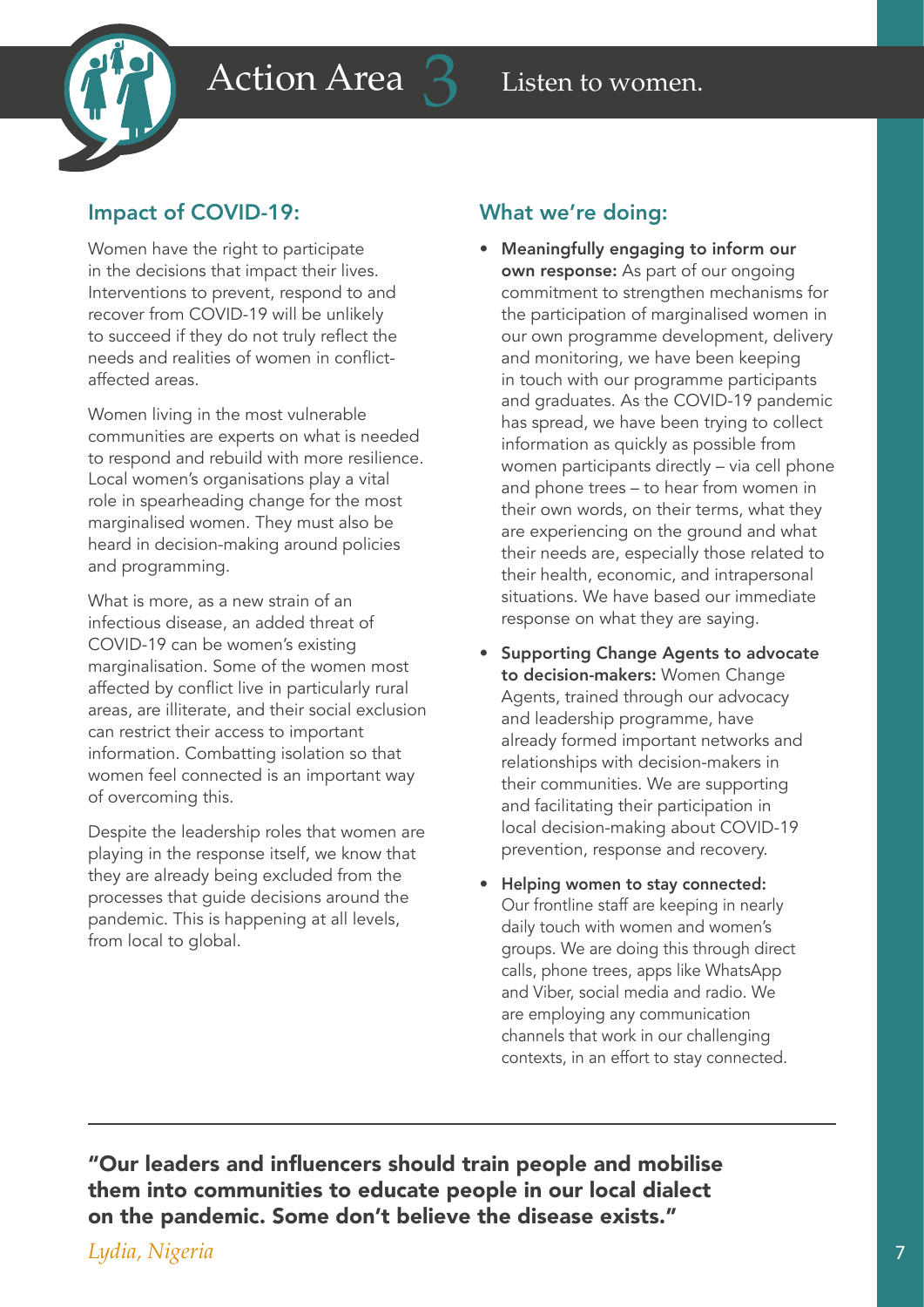



#### Influencing decision-making in Nigeria

Change Agents in Nigeria have been working closely with the Deputy Chairman of Pankshin Local Government to form a committee - along with representatives of the Ministry of Health and religious leaders - to raise awareness of preventative measures such as hand washing and social distancing in an effort to contribute to 'flattening the curve' and preventing transmission. This is a recognition of their trusted position in the community, which is particularly important for dispelling myths and misinformation around the virus.

"When it comes to COVID-19 prevention, we still keep doing what we learned from Ebola which are avoid handshake, wash hand with soap and avoid contact. The main source of information about COVID-19 comes from local radio and TV station, and through the rest of our community."

*Atosha, DRC*

#### Listening to women's needs and distributing hygiene kits in Afghanistan

In Afghanistan, our programme participants specifically told us that they needed support in maintaining decent hygiene in efforts to prevent disease transmission. In response to this, we have been able to distribute hygiene kits among 4,700 participants so far. Kits contained gloves, masks, soap and hand sanitiser for the whole family. Importantly, they were also paired with accessible information that attempted to raise awareness on the virus, dispel myths and explain preventative measures that could be taken such as social distancing.

"As our husbands lost their jobs due to COVID-19, they are staying at home and we cannot afford daily expenses. It has brought about violence among family members and we witness it on daily basis."

*Shireen, Iraq*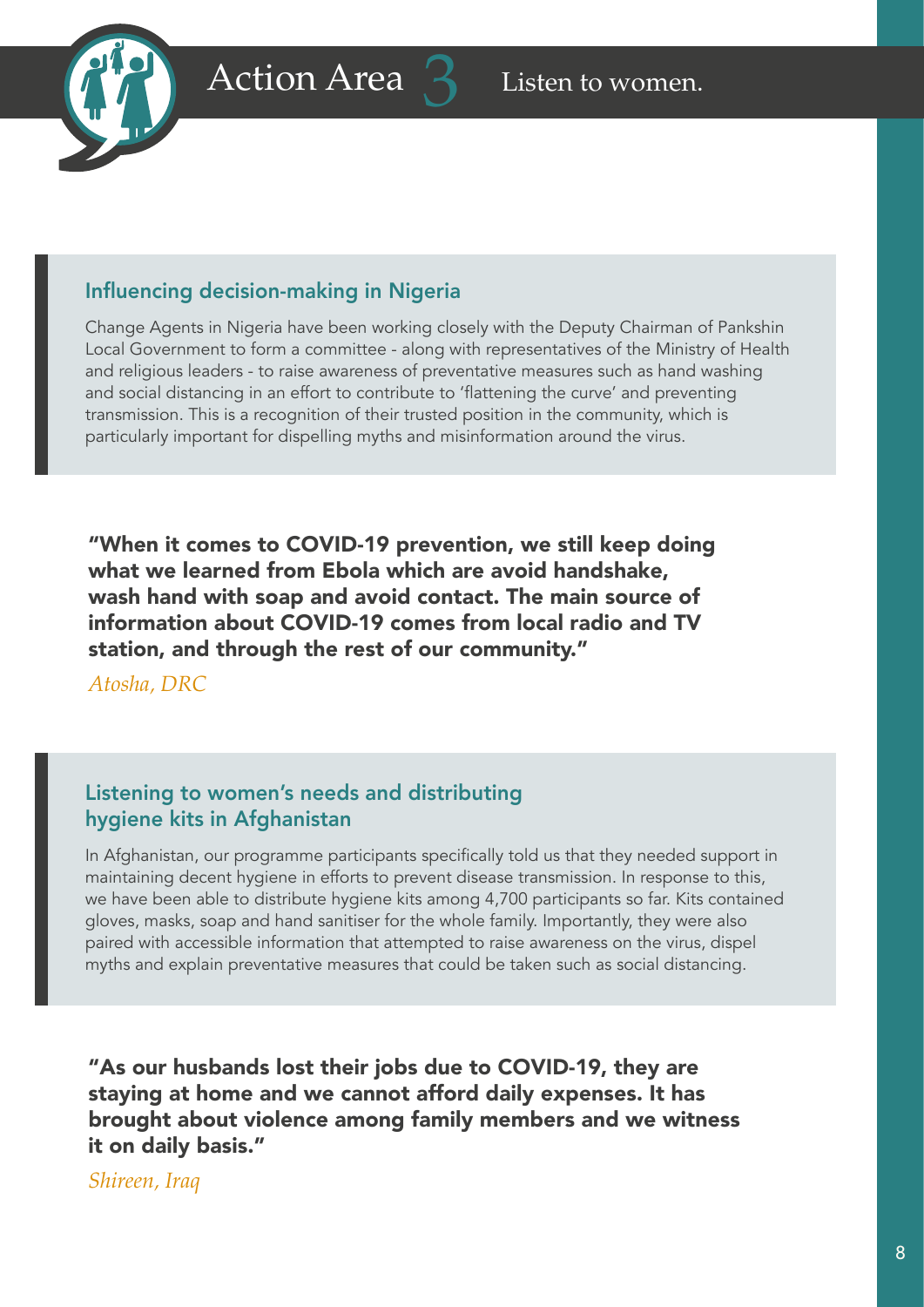It is widely acknowledged that crises can exacerbate existing and long-standing gender inequalities and therefore the prevalence of violence against women, especially for the poorest and most marginalised women living in fragile environments. COVID-19 is no exception. Through our daily contact with women, we have already been informed of and responded to several cases of violence against women participants in our programme, most at the hands of their husbands. We assume that more women are facing violence at home due to the lockdown, but are afraid to report it. Women may also be at risk of other forms of violence such as sexual exploitation, abuse and child marriage. There are also concerns that, in some countries, the measures that have been taken to contain the outbreak – for example an increased military presence may contribute to this spike.

Isolation not only increases risk of experiencing violence, but makes it more difficult and dangerous to seek help. Less than 40 % of women who experience violence tend to seek help, and if they do, tend to turn to family and friends. Other measures to contain COVID-19, such as social distancing, and the diversion of financial resources may also lead to a reduction in the availability of vital services, including those providing sexual and reproductive healthcare. This also results in a shortage of important medications, such as contraceptives, antiretrovirals and safe abortion care.

#### What we're doing:

- Putting a special emphasis on prevention: Along with partners, we have placed special emphasis on prevention of gender-based violence during this period, sharing positive messages about reducing tensions, promoting respect and sharing of household care work during the confinement period. We share this information by phone, social media, radio programmes, and Friday prayers at local mosques with women in the community, but also with participants of our Men's Engagement Programme who we know are important allies in behaviour change around violence against women.
- Continuing to map services and provide referrals: Many providers have had to either curtail their services or shift to online/ telephone provision. Our team is finding out the services – such as health, legal and psychological – that are still available to women who are facing illness, food insecurity, and violence in the home. We are providing critical referrals and helping women navigate the systems that keep adapting to the ever-changing environment. For women survivors and those currently facing violence, this includes sexual and reproductive services, access to justice, psycho-social support, the creation of safe spaces and mobilisation to challenge stigma and discrimination. We also recently conducted refresher training for our staff on how best to support women who that need a referral for gender-based violence.

#### Continuing referrals in Iraq

In Iraq, we have been informed directly of two cases of violence against women in the areas where we operate. One was a case of harassment outside of the family, and the other was a case of domestic violence, where one of our participants had been beaten by her husband. In both cases, we responded immediately and provided referrals to our NGO partners that provide services to women survivors. These partners continue to provide services during COVID-19, by providing them online and over the phone - and we are following up on their cases.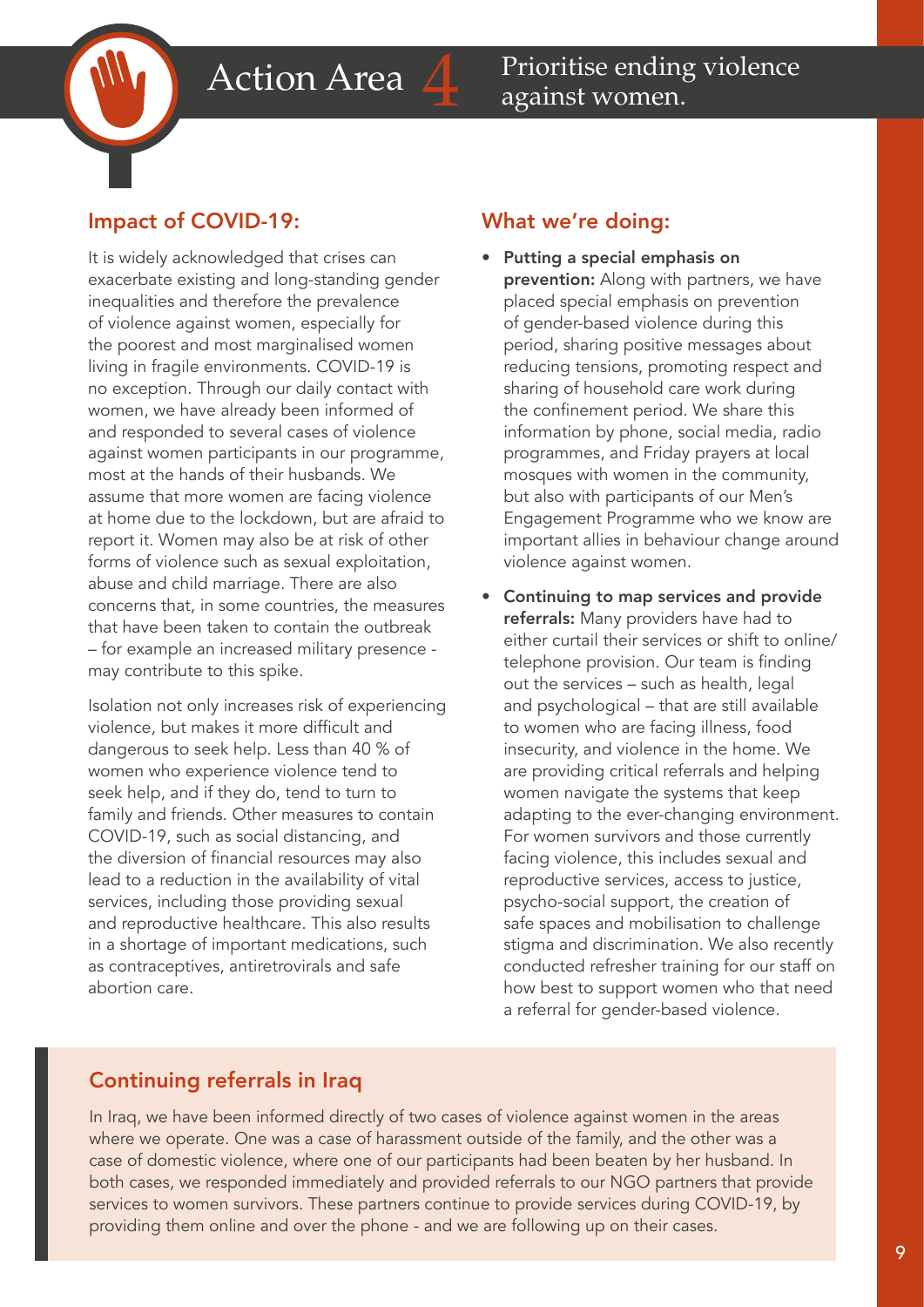

The livelihoods of ultra-poor women affected by conflict are already being impacted, particularly where women are self-employed and involved in informal, low-paid and insecure work. For women producers, their businesses are limited by closed markets, fears of disease infection and transmission in public spaces, or decreasing demand due to the economic crisis. This is being particularly felt by the agricultural sector - 60% of the women in our programme are smallholder farmers and they are struggling to sell their produce.

For women as consumers, they also face spiking food prices coupled with increases in inflation like in Nigeria, and restrictions on their access to basic household items due to road closures limiting markets. Women also fear theft of business and food supplies from farms and stores. As a result, food becomes more insecure, savings dry up, and families start panic selling their assets. Predictions of starvation are increasingly alarming. Alongside this, they bear the lionshare of unpaid caregiving responsibilities. The impact of this – as well as the disruption of global and local supply chains – will be felt in the long-term. It will be further compounded by potential loss of earnings due to illness or death of other household income earners.

"I am calling our leaders and influencers to put more preventive measures in place to enable us go and sell and also buy what we need. If not we will be dealing with hunger and malnourishment after this pandemic."

#### *Zainab, Nigeria*

#### What we're doing:

- Continuing to provide existing economic support: Putting cash into the hands of the women we serve – via a monthly stipend – is a critical part of our approach, and we are quickly exploring how to safely deliver cash assistance to women in our programme through the COVID-19 shutdowns. In some places, this has been digitalised. In others, where women may not have phones or their own SIM cards, live in a place without cell coverage, and have limited literacy and technological skills, we are exploring ways to continue providing this cash, modifying the delivery so it is delivered and received safely.
- Exploring supplementary cash and urgent assistance where it is most needed: We are distributing soap in South Sudan, hygiene kits in Afghanistan and food aid in Nigeria for those who need it the most. If water is scarce for handwashing and food insecurity is increasing, any in-kind or cash contribution can reduce the burden women face where it can safely be distributed and does not make women a target. We are also exploring providing supplementary economic assistance where it is most needed, in addition to the monthly stipend included in our programme.
- Supporting adaptations and innovations to ensure savings and income maintenance: We are also supporting existing women-led savings groups (such as VSLAs and self-help groups), women-led businesses and cooperatives to maintain their savings, loans and incomes during this period. For example, we are working with women's groups to see if they can organise exchanges or sales between women for those that are producing more than their family is consuming.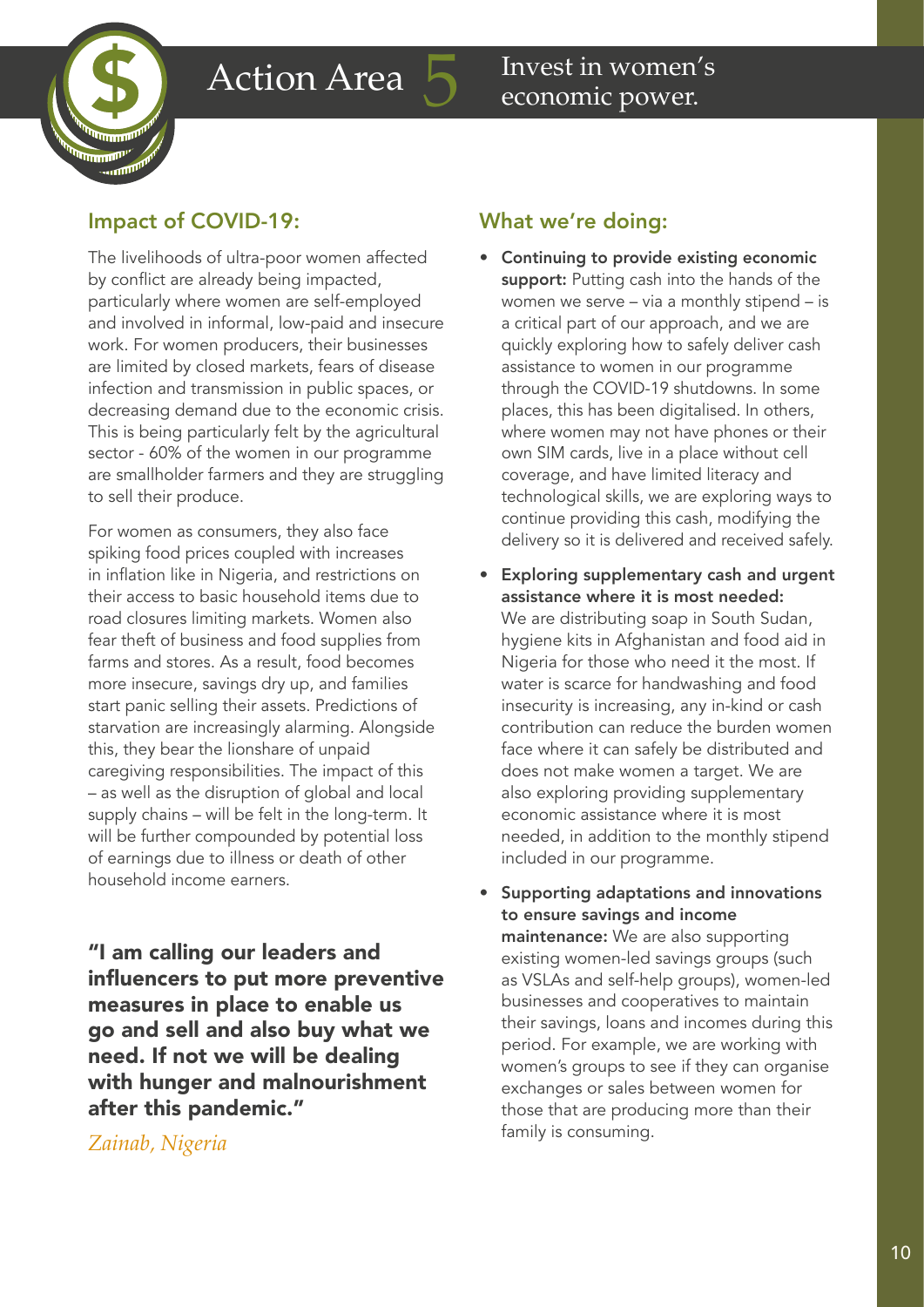

"The current situation has affected my cash flow. My fried groundnut business has been put on hold due to lack of customers, especially since the schools were closed. I do not want to sell my goods from home because I am practicing social distancing and would not want to endanger myself or my family."

*Hassana, Nigeria*

#### Mobile money in Rwanda

Before the programme's suspension and nationwide shutdown, trainers in Rwanda collected telephone numbers from leaders of each women's group to maintain contact. With the shutdown affecting banks and the circulation of cash in the country, and to encourage social distancing, our Rwanda team are now sending women their monthly stipends by mobile phone. While most participants do not have their mobile phone, most are able to access a family member or neighbours - so we are working to supply every participant with their own personal SIM card to receive money, as well as stay in touch with each other and receive updates from our trainers.

"Most of time I spend staying home with my two children who are both staying home after the ban on attending class. The main challenge is how to feed them with less mobility and less economic activities."

*Nabintu, DRC*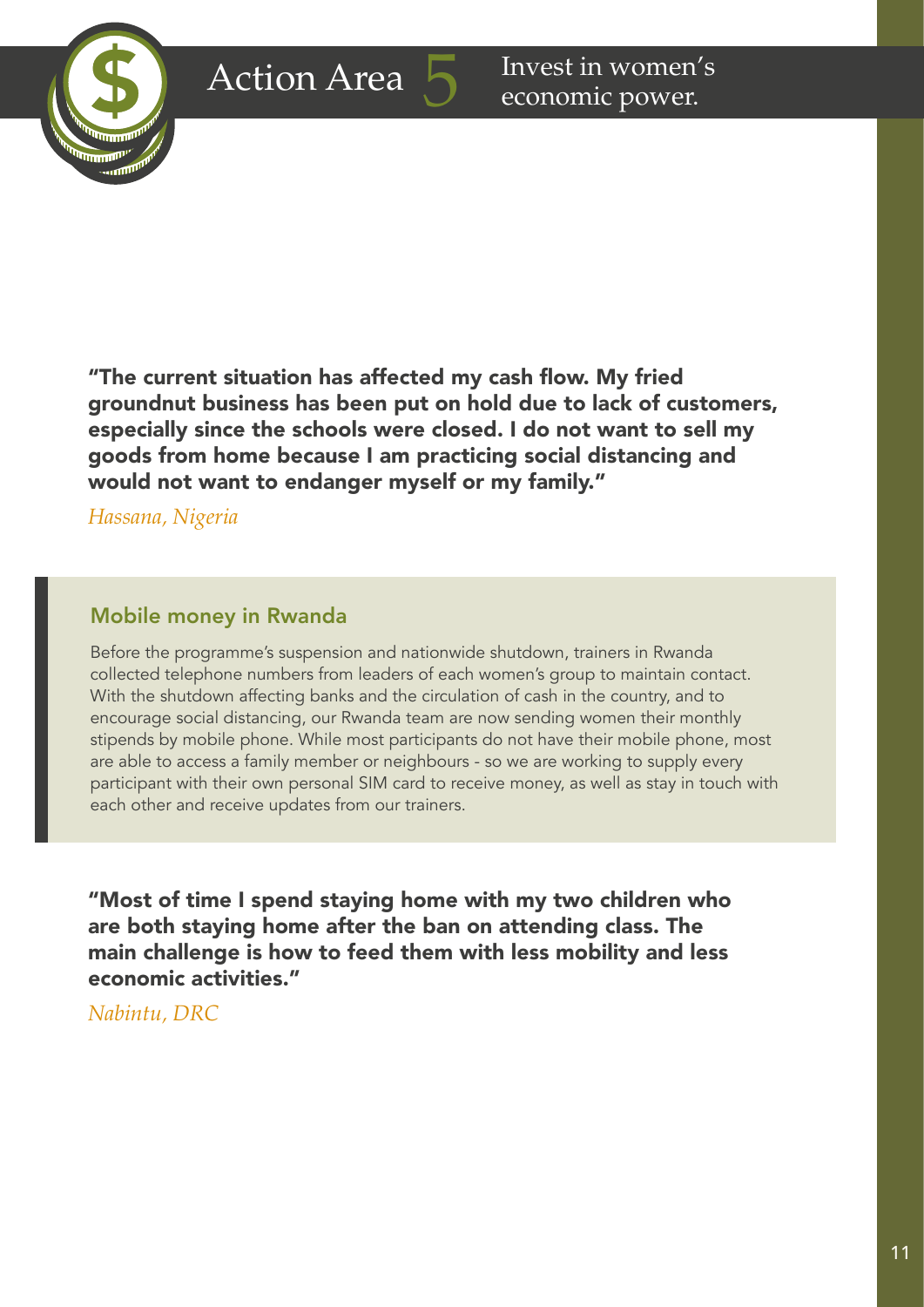## References

- *<sup>1</sup> [International Labour Organisation \(2019\) Care Work and Care Jobs for the Future of Decent Work](https://www.ilo.org/global/publications/books/WCMS_633135/lang--en/index.htm)*
- *<sup>2</sup> [International Rescue Committee \(2020\) Press Release: World risks up to 1 billion cases and 3.2](https://www.rescue.org/press-release/irc-world-risks-1-billion-cases-and-32-million-deaths-covid-19-across-fragile)  [million deaths from COVID-19 across fragile countries](https://www.rescue.org/press-release/irc-world-risks-1-billion-cases-and-32-million-deaths-covid-19-across-fragile)*
- *<sup>3</sup> [World Health Organisation \(2020\) Global Health Workforce Alliance, Afghanistan health data](https://www.who.int/workforcealliance/countries/afg/en/)*
- *<sup>4</sup> [World Health Organisation \(2020\) DRC health data](https://www.who.int/countries/cod/en/)*
- *<sup>5</sup> [World Health Organisation \(2020\) UK health data](https://www.who.int/countries/gbr/en/)*
- *<sup>6</sup> [UN Population Fund \(2020\) Ensure universal access to sexual and reproductive health and](https://www.unfpa.org/sites/default/files/pub-pdf/UNFPA-SDG561562Combined-v4.15.pdf)  [reproductive rights](https://www.unfpa.org/sites/default/files/pub-pdf/UNFPA-SDG561562Combined-v4.15.pdf)*
- *<sup>7</sup> [Parpia, A. et. al. \(2016\) 'Effects of Response to the 2014–2015 Ebola Outbreak on Deaths from](https://wwwnc.cdc.gov/eid/article/22/3/15-0977_article)  [Malaria, HIV, and Tuberculosis - West Africa', Emerging Infectious Diseases](https://wwwnc.cdc.gov/eid/article/22/3/15-0977_article)*
- *<sup>8</sup> [Smith, J. \(2019\) 'Overcoming the 'tyranny of the urgent': integrating gender into disease outbreak](https://www.tandfonline.com/doi/full/10.1080/13552074.2019.1615288)  [preparedness and response', Gender and Development](https://www.tandfonline.com/doi/full/10.1080/13552074.2019.1615288)*
- *<sup>9</sup> [GSMA \(2019\) Mobile Gender Gap Report](https://www.gsma.com/mobilefordevelopment/resources/mobile-gender-gap-report-2019/)*
- *<sup>10</sup> [Peach, K. and Gray. I. \(2020\) '5 ways collective intelligence can help beat coronavirus in developing](https://www.weforum.org/agenda/2020/05/five-ways-collective-intelligence-can-help-beat-coronavirus-in-developing-countries/)  [countries', The World Economic Forum COVID Action Platform](https://www.weforum.org/agenda/2020/05/five-ways-collective-intelligence-can-help-beat-coronavirus-in-developing-countries/)*
- *<sup>11</sup> [UN Women \(2012\) Facts and Figures](https://www.unwomen.org/en/news/in-focus/commission-on-the-status-of-women-2012/facts-and-figures)*
- *<sup>12</sup> While it is too early for comprehensive data, there are already many deeply concerning reports of increased violence against women around the world, with surges being reported in many cases of upwards of 25% in countries with reporting systems in place. In some countries reported cases have doubled. More information here: [https://www.unwomen.org/en/digital-library/publications/2020/04/](https://www.unwomen.org/en/digital-library/publications/2020/04/issue-brief-covid-19-and-ending-violence-against-women-and-girls) [issue-brief-covid-19-and-ending-violence-against-women-and-girls](https://www.unwomen.org/en/digital-library/publications/2020/04/issue-brief-covid-19-and-ending-violence-against-women-and-girls); [http://www.sddirect.org.uk/](http://www.sddirect.org.uk/media/1881/vawg-helpdesk-284-covid-19-and-vawg.pdf) [media/1881/vawg-helpdesk-284-covid-19-and-vawg.pdf](http://www.sddirect.org.uk/media/1881/vawg-helpdesk-284-covid-19-and-vawg.pdf)*
- *<sup>13</sup> [Stark, L. and Ager, A. \(2011\) 'A Systematic Review of Prevalence Studies of Gender-Based Violence](https://pdfs.semanticscholar.org/cd07/060b657f75fecd53a70a8b16f8b3c94f59db.pdf)  [in Complex Emergencies', Trauma, Violence, & Abuse](https://pdfs.semanticscholar.org/cd07/060b657f75fecd53a70a8b16f8b3c94f59db.pdf)*
- *<sup>14</sup> [Peterman, A. et. al. \(2020\) Pandemics and Violence Against Women and Children, Center for Global](https://www.cgdev.org/sites/default/files/pandemics-and-vawg-april2.pdf)  [Development](https://www.cgdev.org/sites/default/files/pandemics-and-vawg-april2.pdf)*
- *<sup>15</sup>* [Asia-Pacific Gender in Humanitarian Action Working Group \(2020\) The COVID-19 Outbreak and](https://www2.unwomen.org/-/media/field%20office%20eseasia/docs/publications/2020/03/ap-giha-wg-advocacy.pdf?la=en&vs=2145)  *[Gender](https://www2.unwomen.org/-/media/field%20office%20eseasia/docs/publications/2020/03/ap-giha-wg-advocacy.pdf?la=en&vs=2145)*
- *<sup>16</sup> [UN Women \(2020\) COVID-19 and Ending Violence Against Women and Girls](https://www.unwomen.org/-/media/headquarters/attachments/sections/library/publications/2020/issue-brief-covid-19-and-ending-violence-against-women-and-girls-en.pdf?la=en&vs=5006)*
- *<sup>17</sup> [United Nations \(2020\) Policy Brief: The Impact of COVID-19 on Women](https://www.unwomen.org/-/media/headquarters/attachments/sections/library/publications/2020/policy-brief-the-impact-of-covid-19-on-women-en.pdf?la=en&vs=1406)*
- *<sup>18</sup> [CARE and International Rescue Committee \(2020\) Global Rapid Gender Analysis for COVID-19](https://www.care.org/sites/default/files/global_rga_covid_rdm_3.31.20_final.pdf)*
- *<sup>19</sup> [United Nations \(2020\) Policy Brief: The Impact of COVID-19 on Women](https://www.unwomen.org/-/media/headquarters/attachments/sections/library/publications/2020/policy-brief-the-impact-of-covid-19-on-women-en.pdf?la=en&vs=1406)*
- *<sup>20</sup> [United Nations \(2020\) Press Release: Life-saving vaccinations must not 'fall victim' to COVID-19](https://news.un.org/en/story/2020/03/1060402)  [pandemic – UNICEF chief](https://news.un.org/en/story/2020/03/1060402)*
- *<sup>21</sup> [Fitch Ratings \(2020\) 'Deep Global Recession in 2020 as Coronavirus Crisis Escalates'](https://www.fitchratings.com/research/sovereigns/deep-global-recession-in-2020-as-coronavirus-crisis-escalates-02-04-2020)*
- *<sup>22</sup> [Anthem, P. \(2020\) 'Risk of hunger pandemic as COVID-19 set to almost double acute hunger by end](https://insight.wfp.org/covid-19-will-almost-double-people-in-acute-hunger-by-end-of-2020-59df0c4a8072?gi=fb933d22e091)  [of 2020', World Food Programme Insight](https://insight.wfp.org/covid-19-will-almost-double-people-in-acute-hunger-by-end-of-2020-59df0c4a8072?gi=fb933d22e091)*
- *<sup>23</sup> [CARE \(2020\) Gender implications of COVID-19 outbreaks in development and humanitarian settings](https://www.care.org/sites/default/files/gendered_implications_of_covid-19_-_full_paper.pdf)*
- *<sup>24</sup> [International Rescue Committee \(2020\) COVID-19 in Humanitarian Crisis: A double emergency](https://www.rescue.org/sites/default/files/document/4693/covid-19-doubleemergency-april2020.pdf)*

This briefing provides Women for Women International's initial analysis on the impact of COVID-19 on marginalised women affected by conflict, as well as our broad recommendations across our five key Action Areas. At the time of writing (May 2020), the outbreak of COVID-19 is in the early stages in many of the fragile and conflict-affected settings that we work in.

This is likely to change, and we will update our analysis and recommendations accordingly.